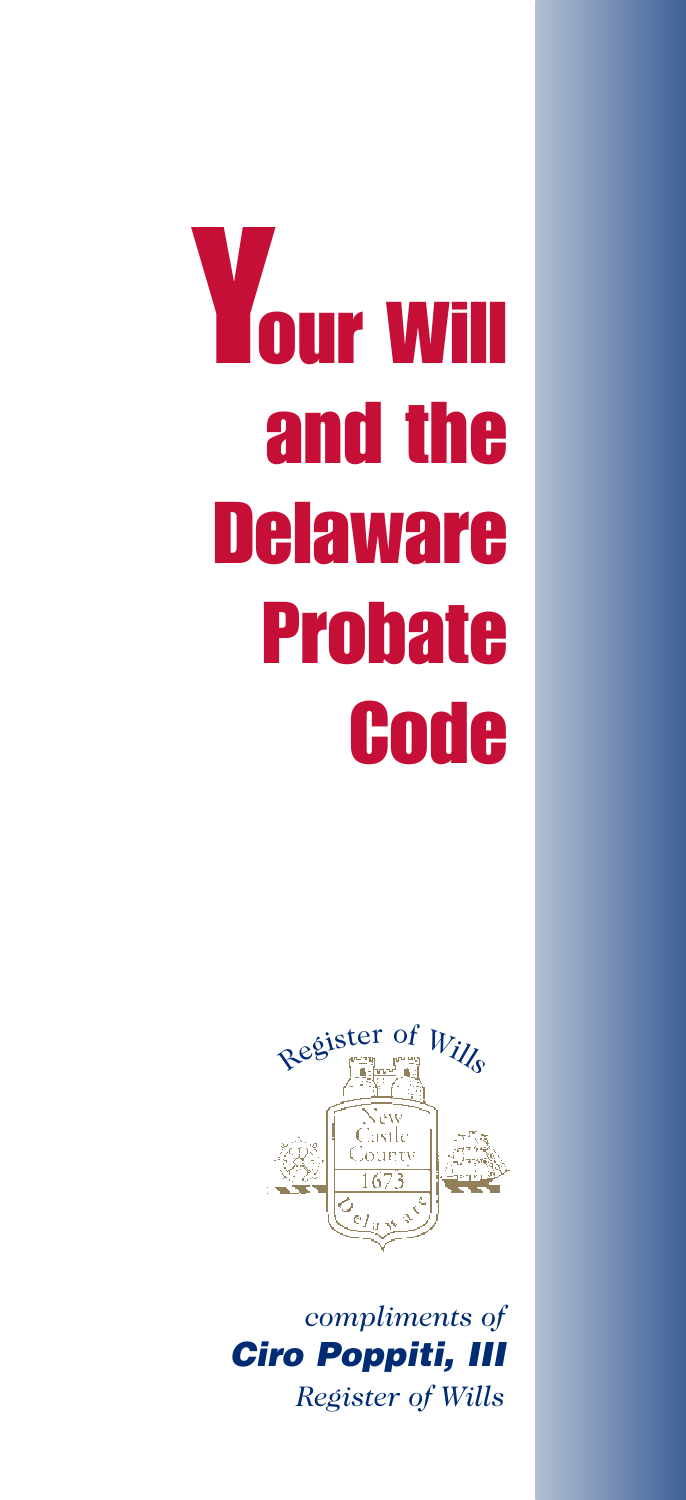This brochure is a brief overview of Delaware law. It is strongly suggested that you seek professional advice. It is not intended as a substitute for consulting with an attorney.

This is the 3rd version of our brochure, which was printed in May 2015. Please be aware that laws, policies, and fees may subsequently change.



New Castle County Register of Wills Louis L. Redding City/County Building 800 N. French Street, 2nd Floor Wilmington, DE 19801 Phone: (302) 395-7800 Fax: (302) 395-7801 Email: Wills@nccde.org Website:

www.nccde.org/152/register-of-wills Office hours: 8:30am-4:45pm *(closed for lunch 12:00 to 1:00 pm)*

# **TABLE OF CONTENTS**

### **WILLS AND ESTATES**

| What is a Will?                           | 1              |
|-------------------------------------------|----------------|
| Should I Have a Will?                     | 1              |
| What is Required to Make a Will Valid?    | 2              |
| Where to Keep the Will While Living       | 2              |
| Filing (Registering) the Will After Death | 3              |
| Proving the Will                          | 3              |
| What Happens if You Die Without a Will?   | 3              |
| <b>Surviving Spouse</b>                   | 3              |
| Heirs Other Than Surviving Spouse         | 4              |
| Validity of Out-Of-State Wills            | 5              |
| <b>Jointly Held Property</b>              | 5              |
| <b>Insurance Proceeds</b>                 | 6              |
| How Should I Prepare to Make My Will?     | 6              |
| Memorandum of Tangible Personal Property  | $\overline{7}$ |
| Can I Change My Will?                     | 7              |
| Letter of Last Instruction                | 8              |
| What Is a Trust?                          | 9              |
| Gifts                                     | 10             |
| <b>Other Important Documents</b>          | 10             |

### **PROBATING AN ESTATE**

| Does an Estate Have to be Opened?                                                          | 11 |
|--------------------------------------------------------------------------------------------|----|
| When an Estate Needs not be Opened                                                         | 12 |
| Look for a Will                                                                            | 13 |
| How is an Estate Opened?                                                                   | 13 |
| <b>Probate Procedures</b>                                                                  | 14 |
| Duties of the Executor or Administrator                                                    | 15 |
| Distribution                                                                               | 17 |
| Estate and Inheritance Taxes                                                               | 18 |
| <b>Frequently Asked Questions About Access</b><br>to a Deceased Person's Electronic Assets |    |
| and Accounts                                                                               | 19 |
| <b>WILLS WORKSHOPS</b>                                                                     | 21 |
| <b>GENERAL INFORMATION ABOUT DEATH BENEFITS 21</b>                                         |    |
| <b>DEPOSITING ORIGINAL WILL FOR SAFEKEEPING</b>                                            | 22 |
| <b>SOURCES OF INFORMATION</b>                                                              | 23 |
| GLOSSARY                                                                                   | 25 |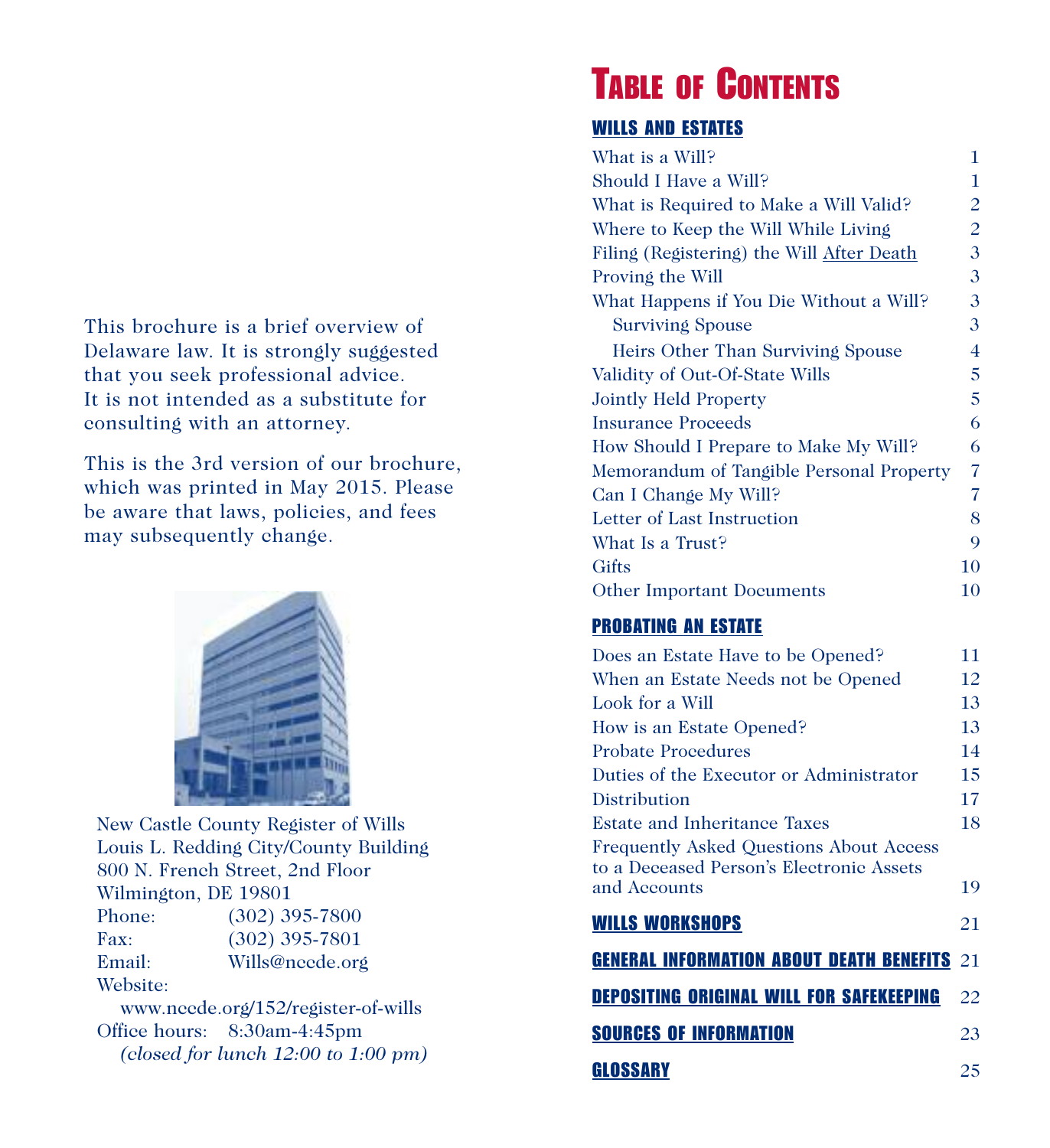

### **NEW CASTLE COUNTY REGISTER OF WILLS MISSION STATEMENT**

- To provide courteous and prompt service to families and interested parties as they are engaged in the probate process;
- To inform the public of the benefits and importance of a Will and planning as a means to fairly and efficiently appoint responsible personal representatives and control the flow of assets;
- To promote harmonious relationships by assisting in the lawful and orderly distribution of assets;
- To provide a safe repository for the Wills of living people.

*On August 9, 2013, New Castle County Register of Wills office, received the National Association of County Recorders, Election Officials and Clerks (NACRC) Best Practices Awards, for "Reducing Backlog to Collect Untapped Revenue on Delinquent Estates," an inter-office initiative to collect previously untapped revenue on delinquent estates.*

# **WILLS AND ESTATES**

# **WHAT IS A WILL?**

A Will is a written set of legally enforceable orders directing the transfer of property to named beneficiaries effective upon the death of the maker.

# **SHOULD I HAVE A WILL?**

You should have a Will because it is an effective way to control what happens to your personal belongings when you die. Without one, in many cases, if there is no Will, the Register of Wills, appoints who will be in charge of the estate. Do you want to maintain control by appointing an executor through your Will or do you want to lose control by having the Register of Wills appoint who will be in charge?

**Maintain control and make a Will today.** Without a Will, the state will decide who receives your property, without any regards as to what you would have preferred. To avoid the State's Intestacy laws of distributions, it would be to your benefit to create a Will to guarantee that your property passes to the people that you select in the manner that you desire.

Wills are also used to protect your minor children by naming possible guardians for them.

Properly drawn Wills make estate planning easier when the goal may be avoiding death taxes.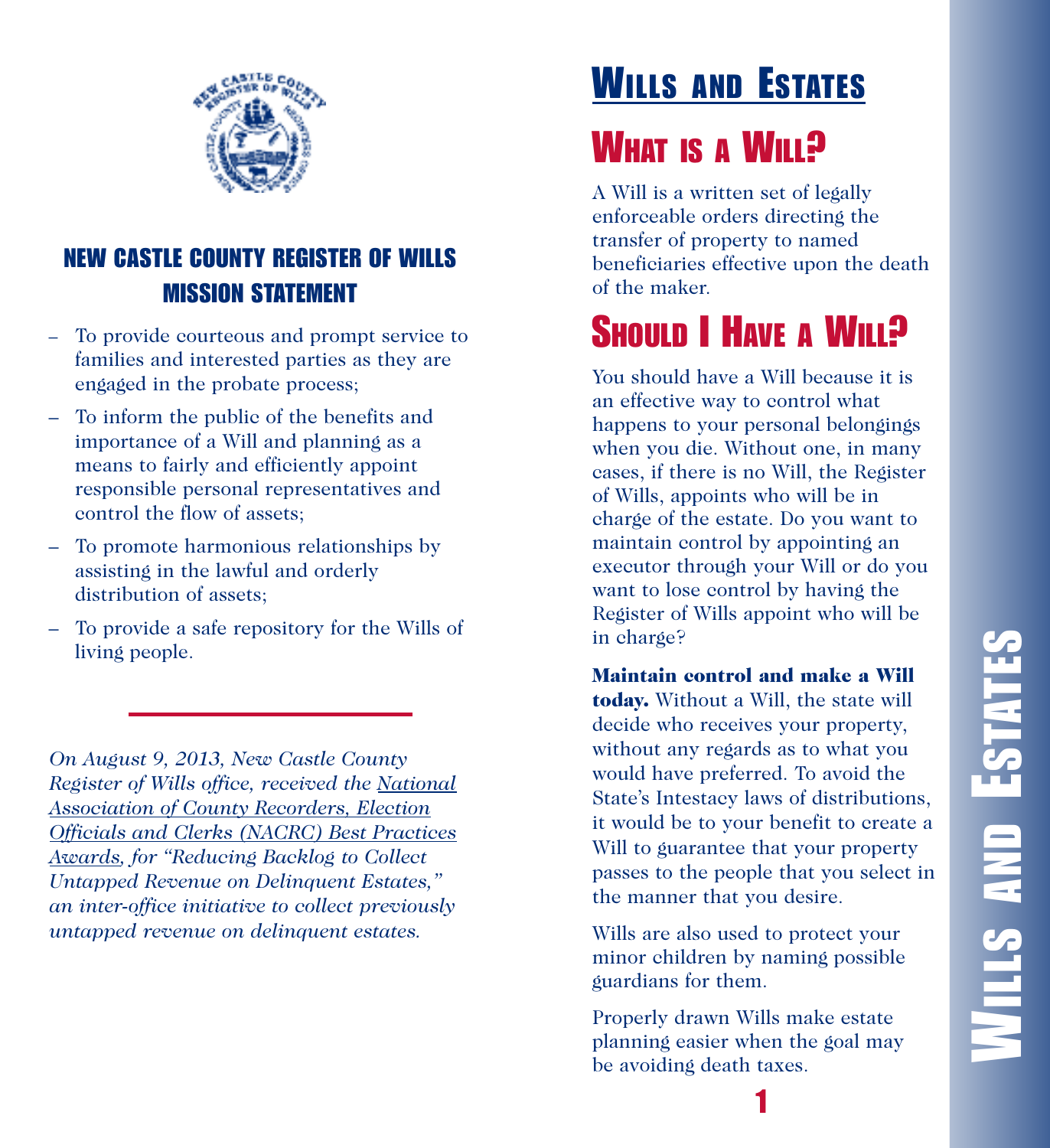# **WILLS AND ESTATESWILLS AND ESTATES**

# **W**HAT IS REQUIRED TO **WE A VALID WILL?**

- 1. The maker must be at least 18 years of age and of sound and disposing mind and memory;
- 2. The Will must be in writing. A Will written entirely in the Testator's handwriting (a Holographic Will) is valid in Delaware if the other requirements are met.
- 3. The Will must be signed by the maker or signed by a person writing the maker's name in his or her presence and at the maker's direction;
- 4. The Will must be witnessed by two or more credible adult witnesses in whose presence the maker signed the Will. (In Delaware a beneficiary to the Will may be a witness although in some states this is not allowed.)
- 5. Notarization of all signatures is optional, but recommended (see p. 3).

### **WHERE TO KEEP THE WILL WHILE LIVING**

Delaware does not require that you bring your Will to the Register of Wills office while you are alive or that you store it in any particular place. However, it is a wise idea to keep the original Will in a safe place (i.e. safe deposit box, an attorney's office, etc.). If you would like the New Castle County Register of Wills office to hold it for you while you are alive,

you can bring it to the Register of Wills office to be held in Safekeeping (see p. 22).

### **FILING (REGISTERING) THE WILL AFTER DEATH**

**After** the maker dies, it is the legal duty of **any** person in possession of any document that might be a Will to deliver it to the Register of Wills within ten (10) days after receiving notice of the maker's death.

# **PROVING THE WILL**

After the maker's death, the Register of Wills determines the Will's validity. A Will can be proven valid when its witnesses swear to its validity. It is "self-proved" when the signatures appearing on the Will were previously notarized. If a Will is not proven, it is rejected and has no force or effect.

### **WHAT HAPPENS IF YOU D**IE WITHOUT A WILL?

If you die without a Will or your Will is rejected, your estate is considered to be "intestate". Intestate estates are divided among the decedent's spouse and other heirs according to Delaware's laws as follows:

### **SURVIVING SPOUSE PARTNER**

- 1. The entire intestate estate goes to the spouse if there are no surviving **issue** or parent(s) of the decedent (see glossary).
- 2. If there are no surviving issue but the decedent is survived by a

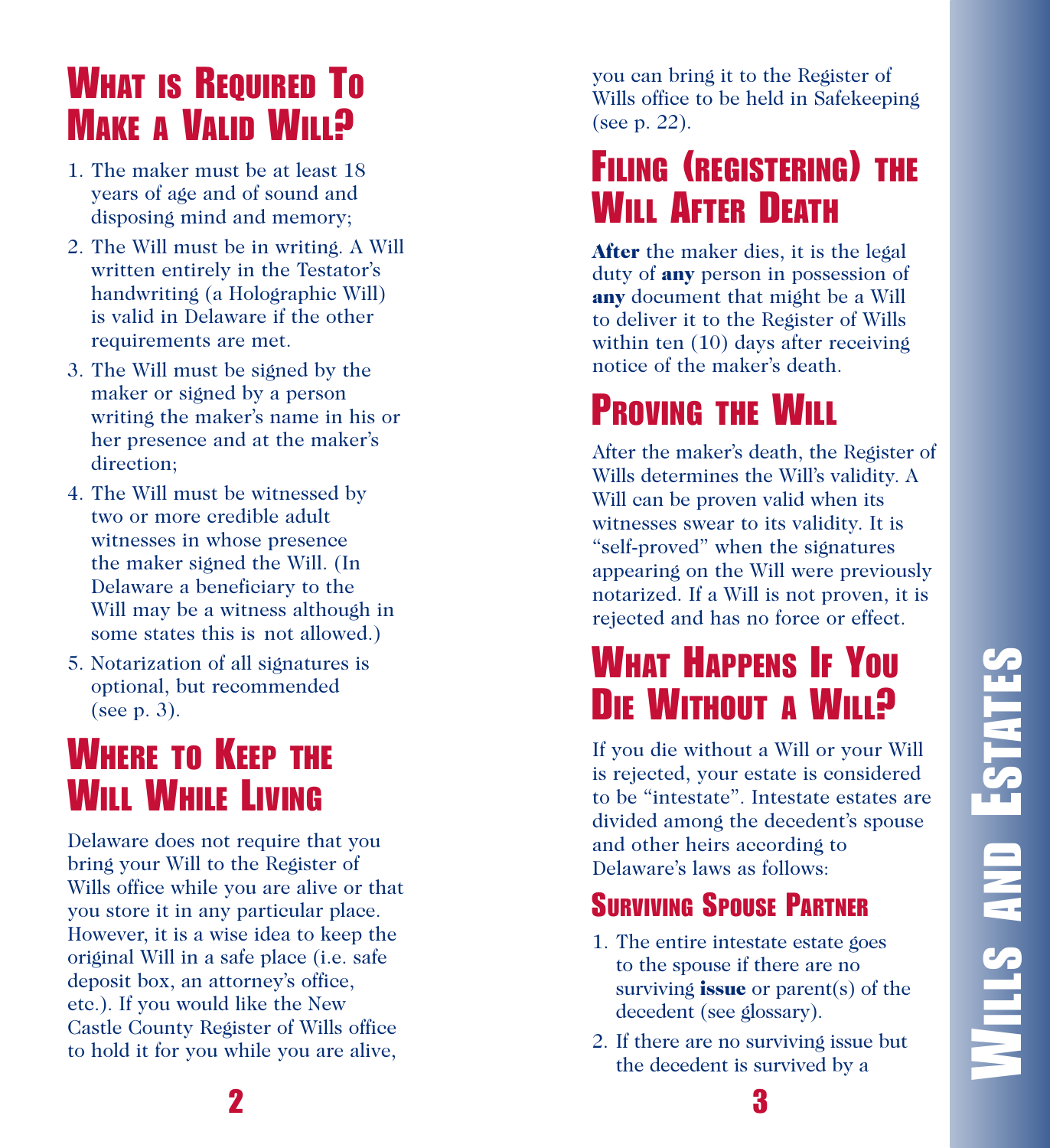**WILLS AND ESTATES WILLS AND ESTATES**

parent(s), the first  $$50,000$  of the personal estate, plus one-half of the balance of the personal estate, plus a life estate in the real estate, goes to the spouse. The balance goes to the  $parent(s)$ .

- 3. If there are surviving issue, all of whom are also the issue of the surviving spouse, the first \$50,000 of the personal estate, plus one-half of the balance of the personal estate, plus a life estate in the real estate, goes to the spouse.
- 4. If there are surviving issue, one or more of whom are not the issue of the surviving spouse, one-half of the personal estate, plus a life estate in the real estate, goes to the spouse.

### **HEIRS OTHER THAN SURVIVING SPOUSE**

The part not passing to the spouse as above, or the entire intestate estate if there is no surviving spouse and no Will, passes:

- 1. To the issue of the decedent, **per** stirpes, (see glossary);
- 2. To the decedent's parent or parents equally if there are no surviving issue;
- 3. To the decedent's siblings and the issue of each deceased sibling, **per stirpes**, if there are no surviving issue or parent $(s)$ ;
- 4. To the decedent's next of kin and to the issue of a deceased next of kin **per stirpes,** if there are no surviving issue, parent(s), or siblings.

**4**

Any heir must survive the decedent by 120 hours in order to inherit as just stated.

### **VALIDITY OF OUT OF** STATE WILLS

Many states have different requirements for making a valid Will. Delaware recognizes the validity of a Will signed:

- 1. In a different state if executed in compliance with Delaware law; or
- 2. In compliance with the law in the place where executed; or
- 3. In compliance with the law where, at the time of execution or at the time of death, the maker is a legal resident or a national (foreign citizen).

# **JOINTLY HELD PROPERTY**

Many people hold real estate, bank accounts, motor vehicles and other property (stocks, bonds, etc.) in joint names with the right of survivorship. Upon the death of the first joint tenant, the surviving joint tenant (co-owner) receives the property. This will happen regardless of any contrary language in any Will and without the application of the intestate succession law if no Will exists. However, if a catastrophic accident occurs resulting in the death of both joint owners at the same time, the Will or intestate succession laws will determine the disposition of the jointly held property.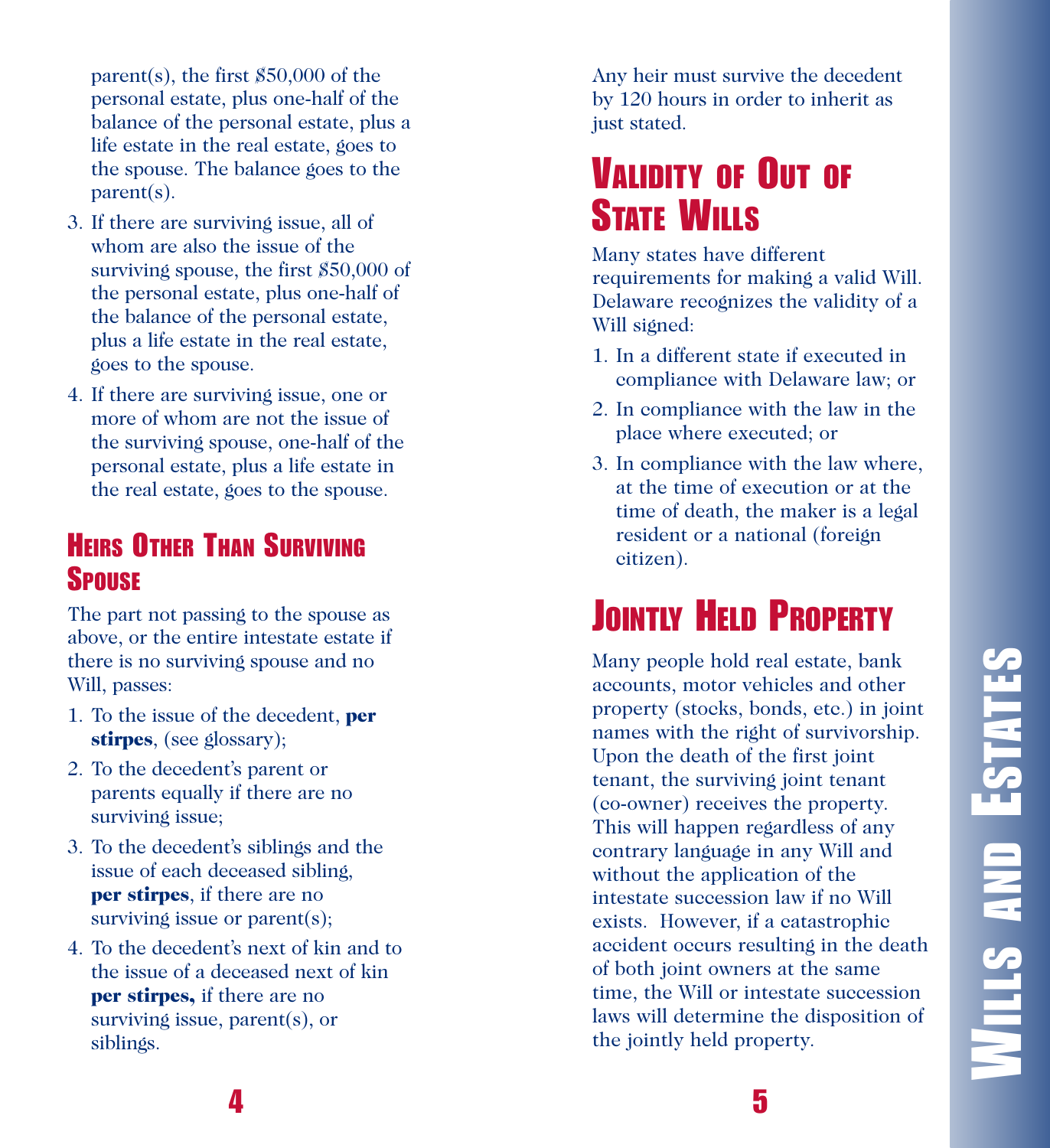# **INSURANCE PROCEEDS**

Life insurance proceeds are not part of an estate if paid to a named beneficiary who survives the insured. There may be times when the proceeds become an estate asset, so it is very important to clearly state on the insurance policy who should get the death benefit.

# **How Should I PREPARE TO MAKE MY WILL?**

The Register of Wills office does not draft Wills. Whenever possible, a lawyer should draft your Will to avoid problems which may either make the Will useless or cause confusion in interpreting its terms. Lawyer fees vary and you should ask about cost during your initial contact with the lawyer's office. If you do not know a lawyer experienced in drafting Wills, please call the Delaware State Bar Association at  $(302)$  658-5279 or visit the Register of Wills Website (www.nccde.org/152/ register-of-wills) for a list of attorneys who frequently handle estates. Please note that the Register of Wills office provides this list as an aid; it does not list every attorney in Delaware that practices in this area and this list is not intended as an endorsement of any particular attorney.

Once you decide to make a Will, you should also do some planning in advance. Prepare a list of the value of your personal property, your money, and your real estate holdings. Locate your deed, account

statements, and insurance policies. Make a list of the people to whom you wish to leave this property. Choose your executor(s) based on trustworthiness, willingness and ability to carry out your expressed intentions.

It will save time and money by doing these simple steps before you meet with the lawyer.

### **MEMORANDUM OF TANGIBLE PERSONAL PROPERTY**

In Delaware, if you have personal belongings but are not sure to whom they should go when you draft your Will, you may distribute them by a separate memorandum. This saves the expense of having to redraft your Will or make a Codicil each time you change your mind about certain items of personal property. This document cannot include transfers of:

- 1. Money, 5. Certificates of Title,
- 2. Mortgages, 6. Securities, or,
- 3. Notes, 7. Property used in
- 4. Bonds, trade or business.

Please note that the Will itself must refer to the possible existence of the memorandum before it can have any effect.

# CAN **I** CHANGE MY WILL?

Yes. You may change **parts** of an existing Will by making a "Codicil." (See glossary.) Whenever you make a Codicil to a Will, it must be

**6**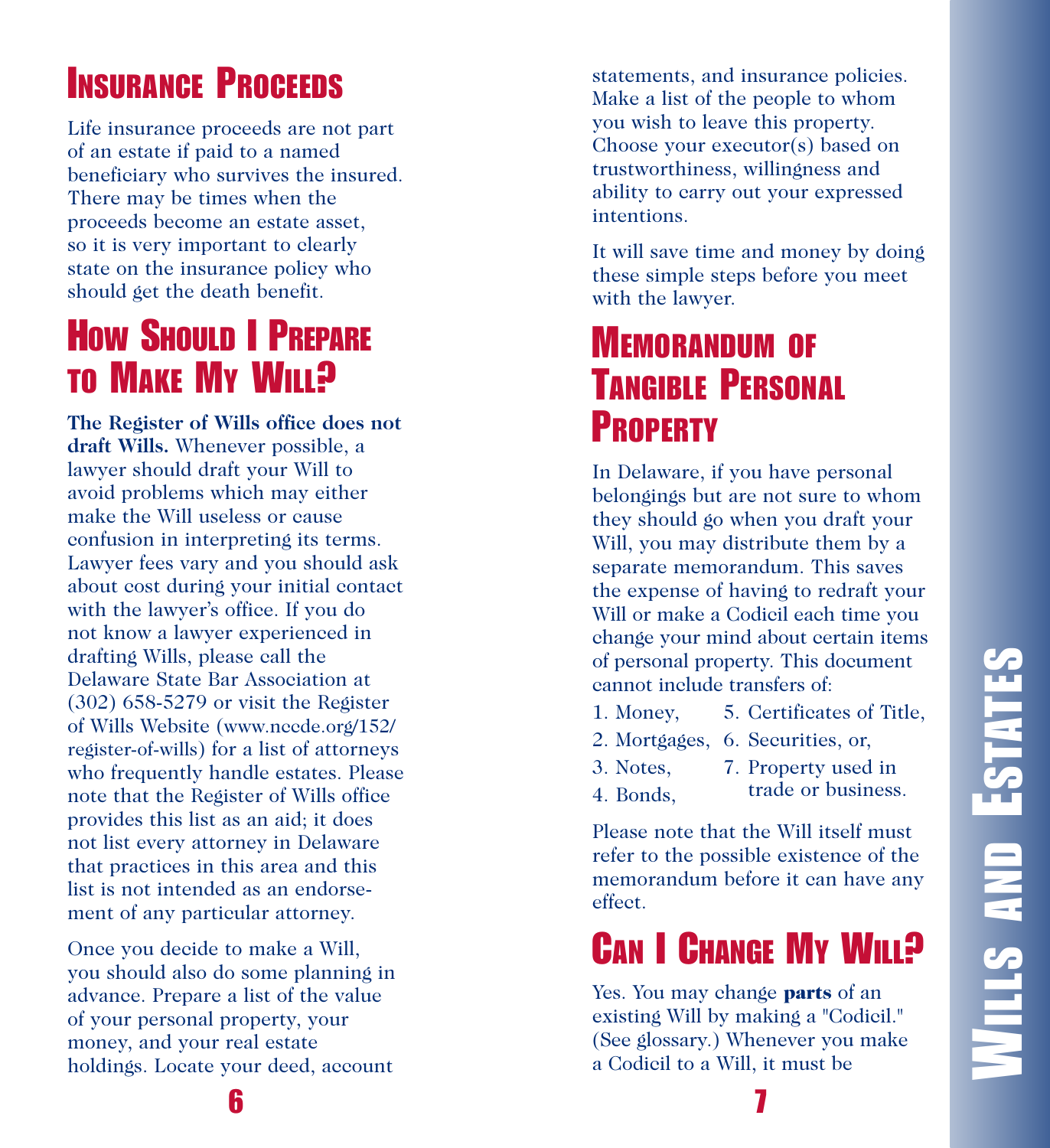**WILLS AND ESTATESWILLS AND ESTATES** 

executed with the same formalities as the original Will. (See page 1.)

An **entire** Will can be revoked at any time by:

- 1. Destroying the original document; o r
- 2. Making a new Will revoking the previous Will; or
- 3. By written direction signed by the maker and witnessed by at least two witnesses.

Certain events modify the effect of a Will without a person having to make any actual change to the document. A divorce removes a former spouse from any role as executor and removes any right to inherit.

Also, absent contrary language, children not provided for in a Will who were born after the execution of the Will, may claim their intestate share as though the decedent had died without a Will.

### **LETTER OF LAST INSTRUCTION**

Many people prepare a Will and then put it in a location unknown to the executor and/or heirs. In order to avoid unnecessary confusion at the time of your death, it is suggested that you prepare a letter of last instruction to be kept in an easily accessible place to allow your heirs or executor(s) to locate this important document upon your death.

The letter might explain:

- 1. Where your original Will can be found;
- 2. The names and addresses of any persons whom you wish to be informed of your death;
- 3. Where to find documents of title, deed, stocks, bonds, insurance policies, etc.;
- 4. Where to call or write regarding death benefits paid by your employer;
- 5. Where your safe deposit box and k e y c a n b e f o u n d ;
- 6. Your instructions for your funeral and burial. A law passed in 2004 gives you more control of funeral and burial arrangements than in the past. Be sure to speak with a licensed funeral director to get a full explanation.

# **WHAT** IS A TRUST?

A trust is a written document that controls the disposition of certain designated property.

It requires that title to the property be transferred to the trust for a period of time, for certain purposes, and eventually distributed to certain beneficiaries.

There are two general types of trusts:

- 1. An "inter vivos trust" goes into effect during the life of the maker.
- 2. A "testamentary trust" does not go into effect until the death of the maker. This trust can be contained i n a Wi l l .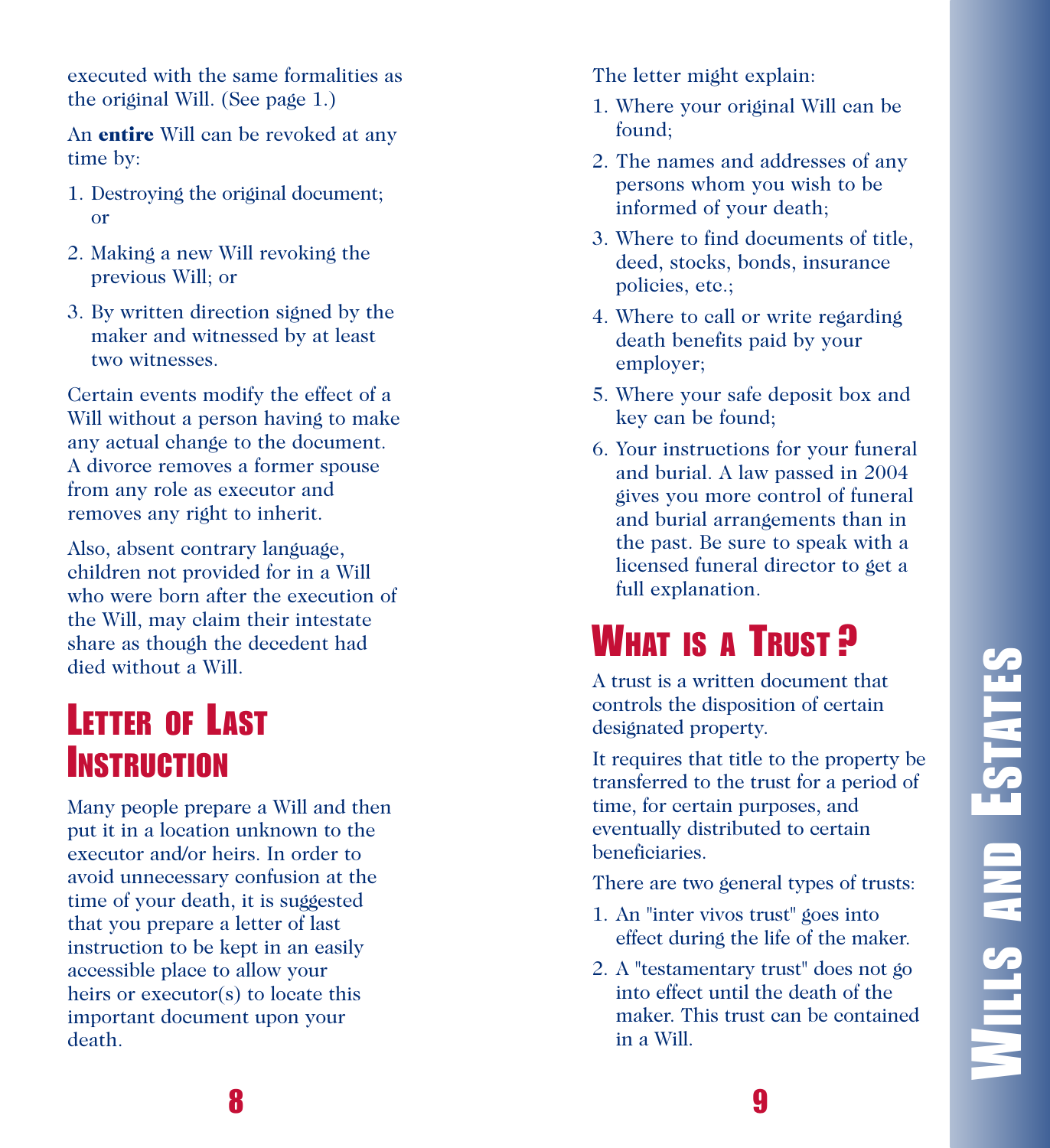**PROBATING AN ESTATE**PROBATING AN ESTATI

Revocable trusts may be amended before or after the making of the Will. By their nature, they are inter vivos. Please seek professional advice to discuss the advantages of having a trust.

# **G I F T S**

Federal and Delaware law do not tax gifts where the gift is below a certain amount to any person in any one taxable year. Gifts of larger amounts require that a gift tax be paid by the person **giving** the gift. There is also an unlimited "marital gift tax deduction" allowed under both Federal and Delaware law. This allows one spouse to make gifts to the other of unlimited amounts each year without incurring any gift tax.

# **OTHER IMPORTANT D OCUMENTS**

- 1. Power of Attorney: This allows someone else to act on your behalf, generally concerning financial matters, while you are living. This is useful in case you cannot be present or can no longer sign your name on important bank, legal or real estate documents.
- 2. Advance Health Care Directive/ "Medical Power of Attorney"/Living Will: This specifies to what extent you would like to be kept alive if you are terminally ill or become incapacitated. It also appoints your health care agent, who will make health care decisions on your behalf. It is important to specify your wishes

in writing so your entire family can be certain when making important decisions about your health care. The Delaware Attorney General office has created a pamphlet about end of life decisions. A copy of a living Will can be downloaded at www.state.de.us/attgen/.

3. Emergency Medical Instructions: This should list whether you are taking medications (including dosages) and whether you have any allergies. A convenient place to keep this is in your refrigerator. Emergency medical personnel are trained to look there first for these potentially life-saving instructions. For further information, contact Emergency Medical Services at (302) 395-8184 to obtain a "Vial of Life" kit.

# **PROBATING AN ESTATE DOES AN ESTATE HAVE TO B E O P E N E D ?**

The presence or absence of a valid Will after death does not determine whether an estate must be opened. An estate must be opened if:

- 1. The decedent had more than \$30,000 in personal property in his/her name alone; OR
- 2. The decedent owned Delaware real estate in his/her name alone (either solely held or as a tenant in common).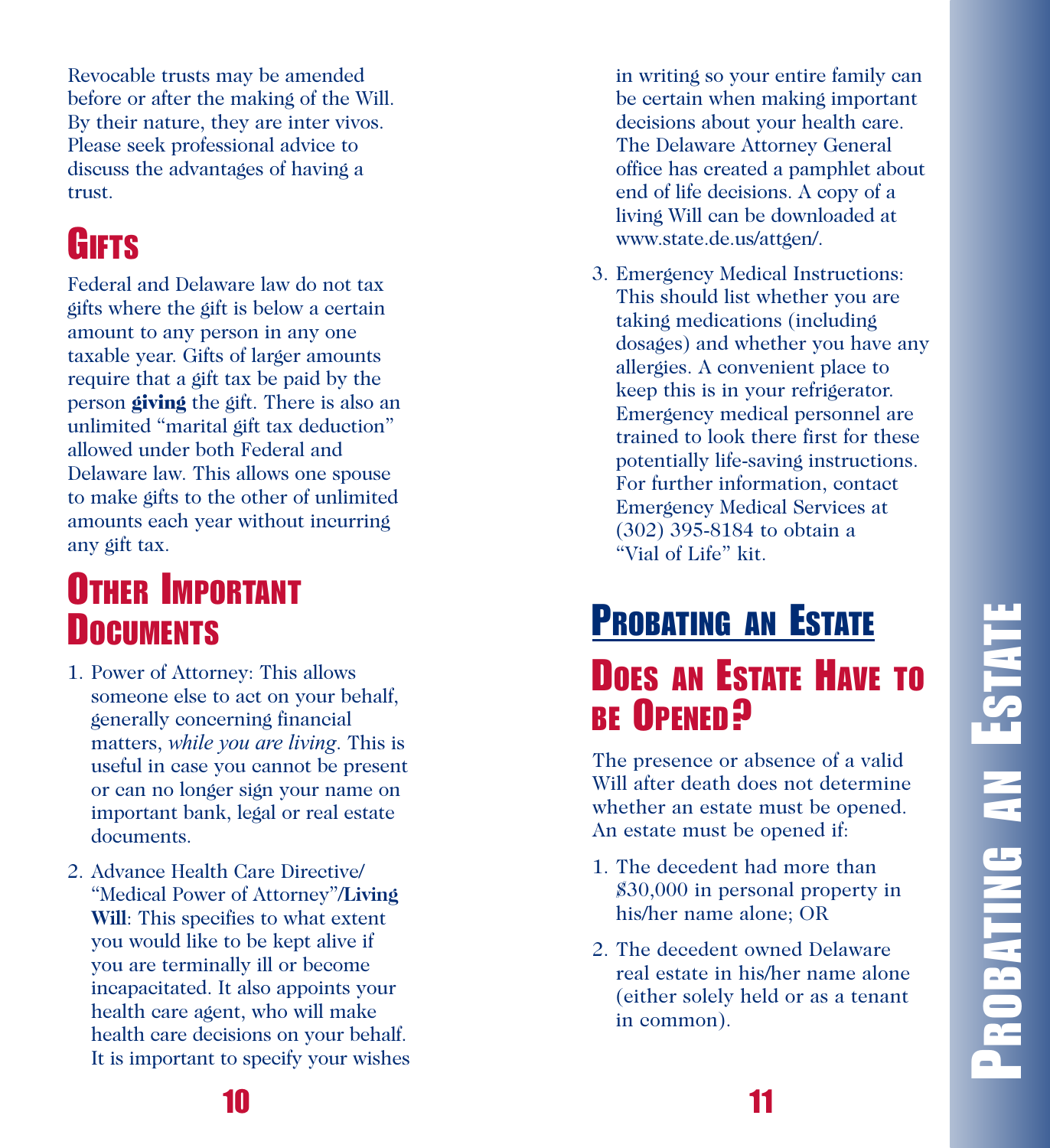### **WHEN AN ESTATE NEEDS NOT BE OPENED?**

If a decedent's real estate property is owned Jointly Held with the Right of Survivorship with a surviving joint tenant or spouse, the surviving joint tenant or spouse may clear title by filing a Combined Affidavit of Jointly Held Real Property with the Register of Wills.

If a decedent does not have solely owned real estate and has less than **\$30,000** in solely owned personal property (i.e. car, boat, solely held bank account), then certain persons (executor(s), spouse, children, parents, brothers and sisters, grandchildren, grandparents and funeral directors, in that order) may obtain possession of that personal property by executing a "small estate affidavit". This can be obtained from the Register of Wills office. If you need detailed information about "small estate affidavits", you can request a pamphlet from the Register of Wills office, titled "What Happens *to a**Motor Vehicle When Someone D i e s " .*

If there is a Will and the estate qualifies as a "small estate", the person obtaining possession must still comply with the terms of the Will. If there is no Will, the person obtaining possession must distribute the assets, after payment of debts, according to the intestate succession laws of Delaware (see pages 3 and 4).

# **LOOK FOR A WILL**

Decedents may leave a Letter of Last Instruction indicating, among other things, where the Will is stored. If no such document exists, then you will need to locate the Will. Common places a person usually keeps the Will are in a safe deposit box, with important papers in the home, or at the Register of Wills office. Wills usually have a clause that appoints a Personal Representative/Executor. That named person is given priority to become the Personal Representative/Executor.

### **How is an Estate O P E N E D ?**

When the maker dies, the person possessing the original Will (not a copy) must deliver it, within 10 days of learning of the death, to the Register of Wills in the county where the decedent resided at the time of death.

If the Will is not "self-proved" (see page 3), then two of the witnesses must appear at the Register of Wills office and give information under oath regarding the Will. If one or more of the witnesses died before the decedent or is unable to appear, a disinterested person must come to the Register of Wills office to personally identify the signature(s) and sign an affidavit.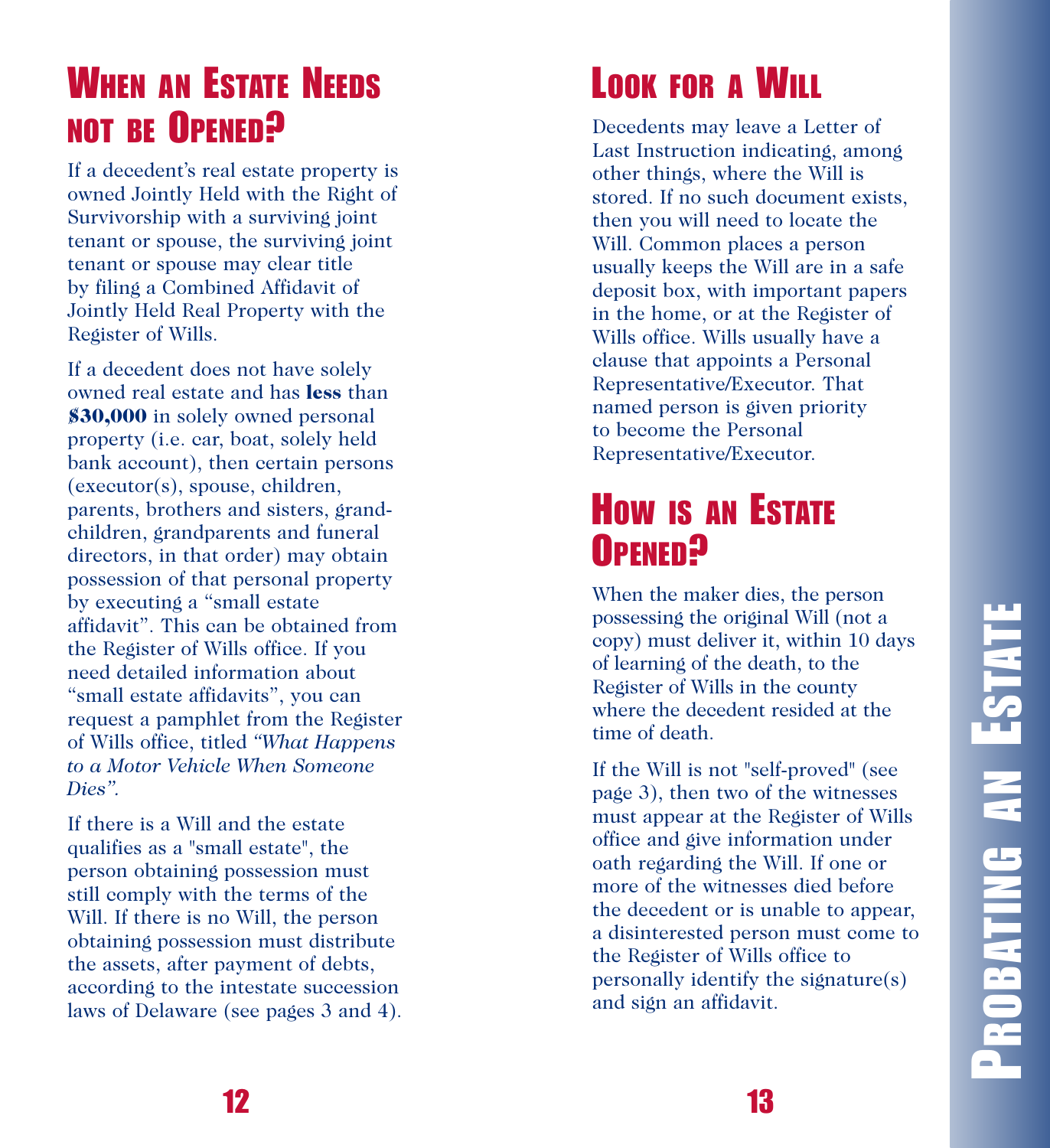# **PROBATE PROCEDURES**

If an estate has to be opened, the person in charge must contact the Register of Wills office either **by** phone or email to make an appointment (see back of brochure *for* contact information). Note that in order to provide maximum efficient services to the public, appointments are required. Walk-in customers without a scheduled appointment to open an estate are discouraged, as our deputy's schedules are set a week or more in advance. If we cannot accommodate you, you will be asked to leave your information for one of our deputies to call you and schedule an appointment. When an estate is opened, the Register of Wills grants certain powers to the appropriate personal representative (executor or administrator) of the estate. The person(s) who petitions for letters (authority to administer the estate) determines the type of petition that must be filed. A named executor petitions for Letters Testamentary. If the Will contains no qualified or surviving executor, the person(s) who makes application to administer the estate files a petition for Letters of Administration with the Will Annexed.

If there is no Will, the next of kin of the decedent, in the following order of priority, have the right to petition for Letters of Administration:

- 1. Spouse;
- 2. Children;
- 3. Parents;

4. Brothers and sisters (of the whole and half-blood).

Therefore, the spouse has priority if the spouse is still living. The spouse may, however, renounce (give up) his/her right. If the next of kin are the children, all of the children have an equal right to act. Usually, only one or two people administer an estate. It may be appropriate for the children to decide who among them should act, and the others would then give up their right. They must renounce in writing and file the paper with the Register of Wills.

If there are no next of kin having a priority or none of those persons has applied to administer the estate within 60 days of the date of death, then the Register of Wills may, at his discretion, appoint any interested person to be the administrator.

### **DUTIES OF THE EXECUTOR** OR ADMINISTRATOR

After the personal representative is appointed, that person is required to:

- 1. File a certified copy of the death certificate (normally done when the Will or the petition is filed);
- 2. Pay the costs of opening the estate at the time of petitioning for letters. These costs are based on the value of the solely held personal property of the decedent and average about \$150.00;
- 3. Publish legal notice of the filing of the petition in a local newspaper, as required by law.

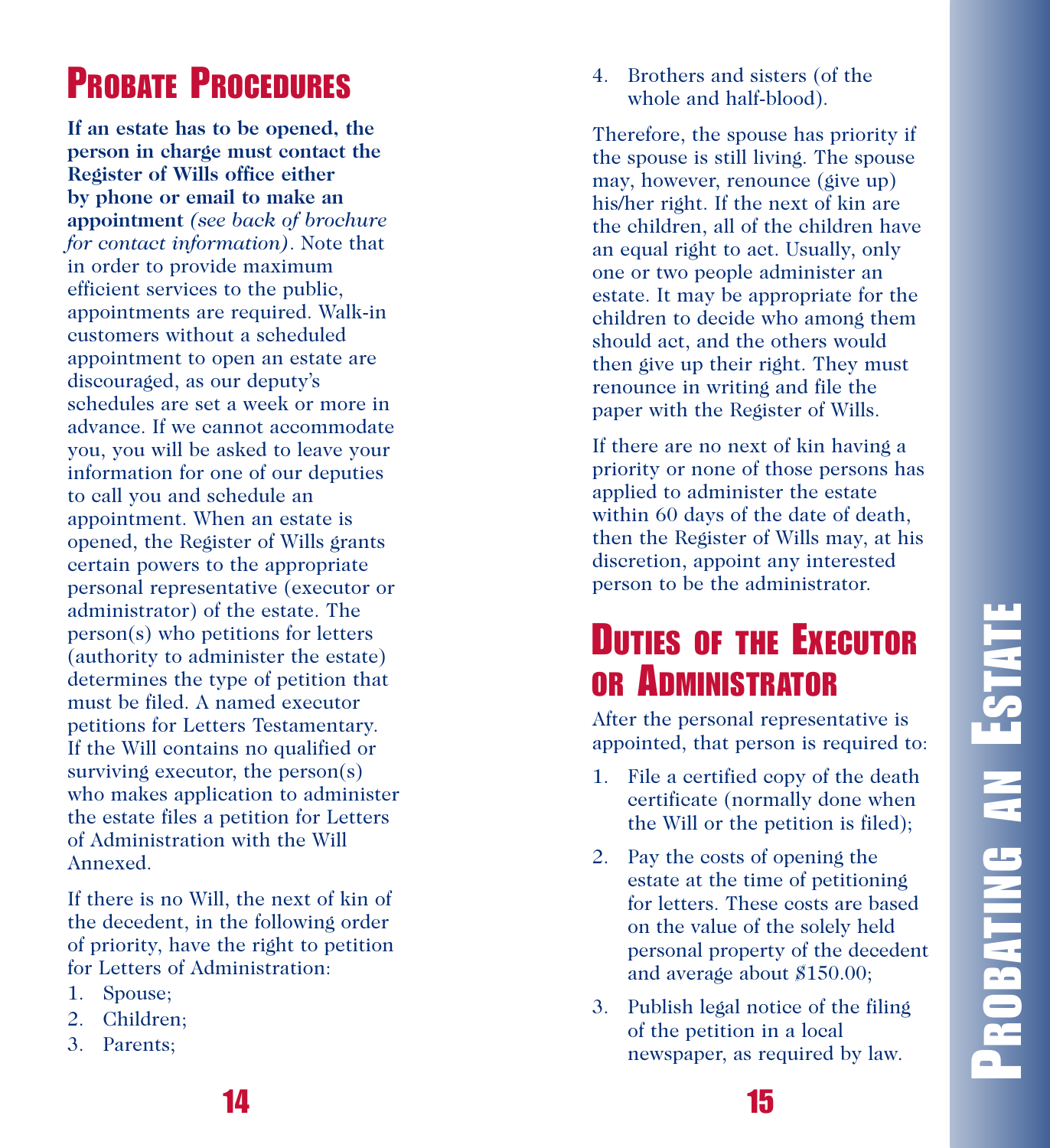This notice notifies creditors of the death, that an estate has been opened, and that claims against the estate must be filed within eight  $(8)$  months of the date of death. This service will be arranged through the Register of Wills office;

- 4. Collect, inquire about, manage and protect all probate assets;
- 5. File an inventory of the assets within 3 months after the estate is opened, including all jointly held property;
- 6. Set aside from the assets the spouse's allowance, if requested, and the spouse's elective share, as required by law (see glossary).
- 7. Pay the valid debts of the decedent;
- 8. File and pay any Federal and/or State estate taxes within nine months of the date of death;
- 9. File an accounting with the Register of Wills within one year of opening the estate. The accounting is a report of the total probate assets received, income earned by the estate, and the debts paid (including funeral expenses and administrative expenses of the estate incurred during the first year). From these figures, the net value of the estate is determined. Subsequent accountings must be filed annually if the estate must remain open;
- 10. Close the estate with the Register of Wills by appearing at the

Register of Wills office to prove payment of debts and expenses with canceled checks or vouchers marked paid. Once the payment of debts and expenses is approved, the personal representative must take an oath that the estate was administered properly and pay to the Register of Wills a closing fee of 1.75% of the "net personal estate" (that is, probate assets minus real estate and approved expenses).

# **D**ISTRIBUTION

After the personal representative has performed the above duties, he may then make final distribution to the beneficiaries under the Will or to the intestate heirs. The personal representative should be cautious in making any distribution until eight months after decedent's death. Creditors have up to eight months after death to file legally enforceable claims against the estate.

The title to real property given by Will or intestacy passes immediately upon death to the beneficiaries. If the debts, estate expenses and inheritance taxes are properly paid, the title passes without further action by the personal representative. Please note that a new deed will not be recorded, nor is it required to be recorded. The transfer of ownership of real property will be shown through documents filed at the Register of Wills office and forwarded to the County Assessment Office. However, if the decedent's probate assets are insufficient to pay the debts, estate

**1 6**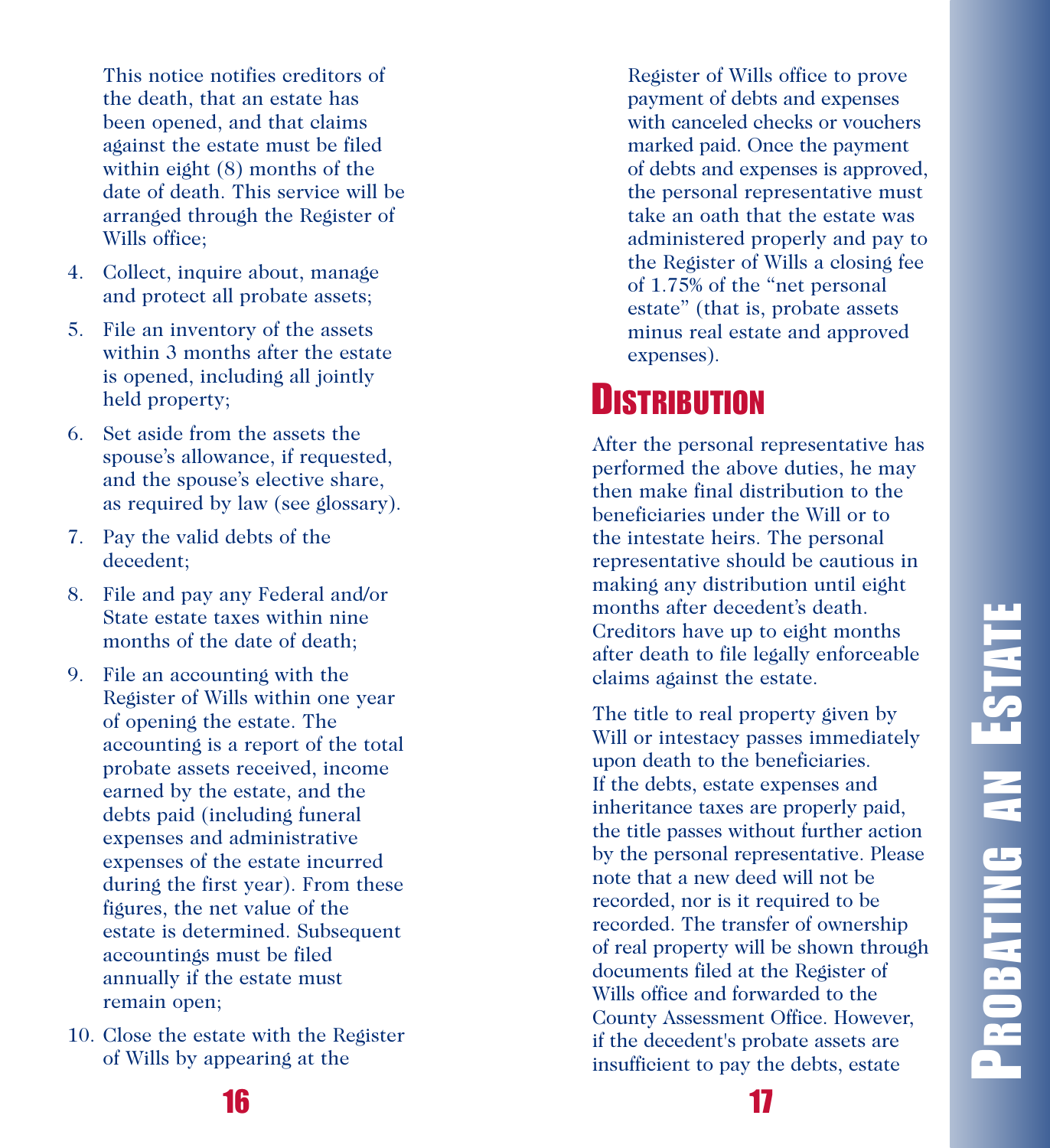expenses and taxes, then the personal representative must sell the real property to raise sufficient funds to pay them.

### **ESTATE AND INHERITANCE TAXES**

Federal law provides that a surviving spouse receives an Unlimited Marital Deduction whereby qualified property may pass, regardless of amount, without any Federal Estate Tax. Other beneficiaries should be aware that Federal Estate Tax is determined by the year of death and the size of decedent's Federal Gross Estate. (ex. for year 2011, there is no Federal Estate Tax due if the Federal Gross Estate does not exceed  $$5,000,000$ . Tax laws are subject to change. Check with the state and federal tax offices for current exemptions). If the date of death was prior to January 1, 2011 and no estate tax is required, a "No Estate Tax Affidavit" must be filed at the Register of Wills office. It is strongly suggested that you seek professional advice about estate taxation.

The Delaware Inheritance Tax has been eliminated for estates where the decedent died on or after January 1, 1999. If there is an estate where the decedent has died before January 1, 1999, contact the Delaware Division of Revenue at (302) 577-8170 for information regarding the guidelines for filing the appropriate inheritance tax forms.

### **FREQUENTLY ASKED QUESTIONS ABOUT Access to a Deceased** PERSON'S ELECTRONIC ' **A**ssets and **A**ccounts

*Q*: When I become the personal *representative of a decedent's estate, will I have access the decedent's electronic media accounts, such as Facebook, L i n k e dIn , S n a pfi s h , S h u t te rfly,* Google (gmail), PayPal, Itunes?

A: Yes. Delaware has enacted the Fiduciary Access to Digital Assets and Digital Accounts Act, which allows "fiduciaries" (which includes personal representatives of estates) to have access to a decedent's digital accounts and assets.

Please note two important distinctions for the term "access" as it relates to a decedent's digital accounts and assets.

First, a fiduciary only has as much access to the decedent's digital accounts and digital assets as the decedent himself/herself would have had if he/she were still alive (for example, if the decedent signed a licensing agreement that imposed certain restrictions on the decedent's access, those same restrictions are binding on the fiduciary).

**Second**, when a fiduciary is given access to a decedent's digital assets and accounts, such access does not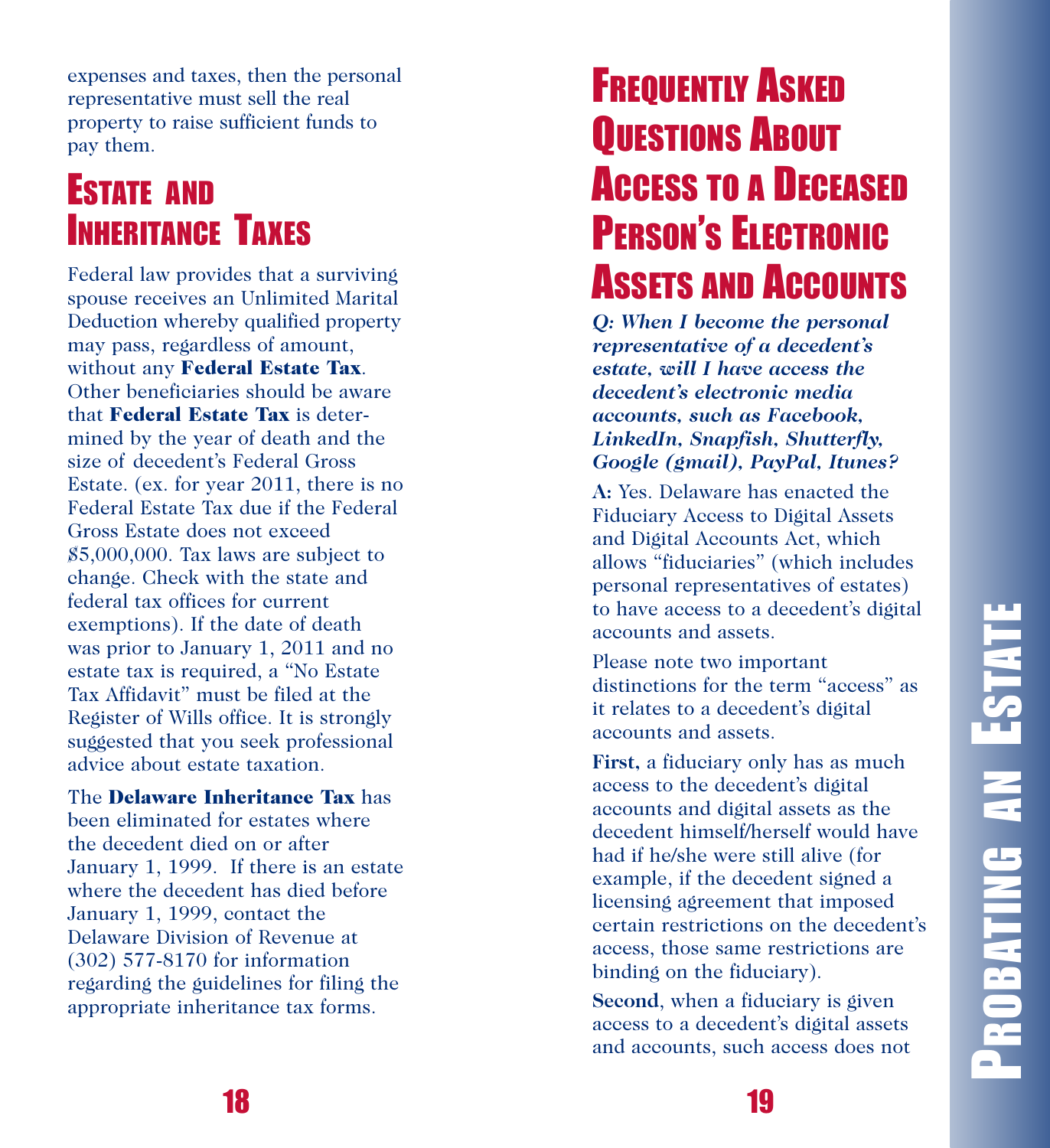transfer ownership of those assets and accounts to the fiduciary himself/herself, but merely gives the fiduciary temporary custody of those assets and accounts for the benefit of the intended owners of those assets and accounts whose ownership takes effect upon the death of the decedent (as determined either by the decedent's will or the intestacy laws).

### *Q : Wh a t i s a d ig i ta l a s s e t ?*

A: A digital asset includes data, text, emails, documents, audio, video, images, sounds, social media content, social networking content, codes, health care records, health insurance records, computer source codes, computer programs, software, software licenses, databases, or the like, including the usernames and passwords, created, generated, sent, communicated, shared, received, or stored by electronic means on a digital device.

### *Q : Wh a t i s a d ig i ta l a c c o u n t ?*

A: A digital account includes any electronic system for creating, generating, sending, sharing, communicating, receiving, storing, displaying, or processing information which provides access to any digital asset which currently exist or may exist as technology develops or such comparable items as technology develops, stored on any type of digital device, regardless of the ownership of the digital device upon which the digital asset is stored, including but not in any way limited to, email accounts, social network accounts, social media accounts, file sharing accounts, health insurance accounts, health-care accounts, financial

management accounts, domain registration accounts, domain name service accounts, web hosting accounts, tax preparation service accounts, online store accounts and affiliate programs thereto, and other online accounts which currently exist or may exist as technology develops or such comparable items as technology develops.

# **W**ILLS WORKSHOPS

The Register of Wills conducts Wills Presentations, and Group Seminars. Please call (302) 395-7800 or email us at wills@nccde.org for more information .

# **GENERAL INFORMATION A**BOUT DEATH BENEFITS

The Social Security Administration will pay a specific amount as a death benefit for covered individuals who were receiving benefits or are eligible survivors. This benefit is paid to the surviving spouse or to the minor ehildren.

The Veterans Administration will also pay a benefit for a deceased veteran. In addition, the decedent may have purchased funeral insurance or may have been a member of an organization that provides such related benefits. Although it is not the responsibility of the personal representative to see that these amounts are collected and paid, these matters should be investigated in order to discharge his or her duties effectively.

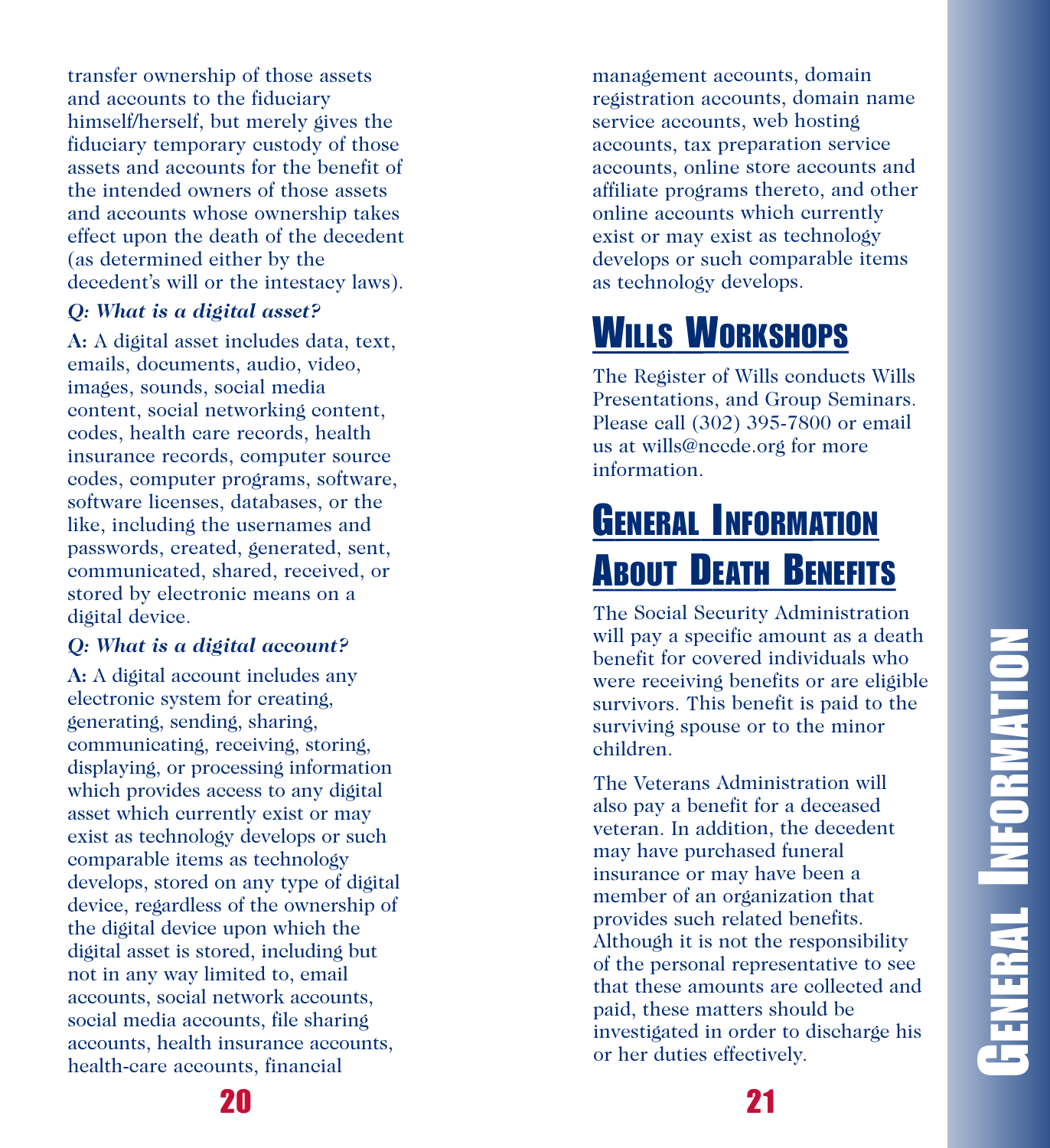# **DEPOSITING ORIGINAL WILL FOR SAFEKEEPING**

The Register of Wills of New Castle County will accept for safekeeping the original Will, Codicil and Memorandum of a **living** testator. There is a one time fee for this service. It is \$10.00 (fees are applicable to change, see fee schedule on website for most current fee).

When these documents are filed, the Register of Wills will:

- 1. Give a receipt for the documents and filing fee;
- 2. Place the documents in an envelope to be sealed in the presence of the testator;
- 3. Keep the sealed envelope in a fire resistant vault;
- 4. Keep an Index of Wills on file for safekeeping.

Until the time of death, only the testator, attorney for the testator, or the attorney-in-fact will be allowed to retrieve the contents of the sealed envelope. They may do so at any time during the normal hours of operation of the Register of Wills office (Monday through Friday, 8:30 A.M. to 4:45 P.M.).

Upon receiving notice of the testator's death, the Register of Wills will remove the sealed envelope from the vault, open it, and place the contents in an estate file pending further action.

In 2005, the Register of Wills worked with County Council to waive Wills for Safekeeping fees for active duty members of the military who reside in New Castle County.

# **SOURCES OF INFORMATION**

The preceding information provides you with a general overview of the workings of the Delaware estate laws and the functions of the Register of Wills office. The staff of the Register of Wills office will try to answer procedural questions regarding Delaware probate law. The Delaware State Bar Association provides a lawyer referral service called "Help Link." If you need help finding a lawyer who practices estate planning or probate law, Help Link can be reached at 478-8850.

Other public and private agencies that might assist you are listed below.

### **COMMUNITY LEGAL AID SOCIETY, INC.**

575-0660 100 W. 10th Street, Suite 801 Wilmington, DE 19801

### **DELAWARE ATTORNEY GENERAL'S OFFICE**

5 7 7 - 8 4 0 0 820 N. French Street, 6th Floor Wilmington, DE 19801 www.state.de.us/attgen/

### **DELAWARE CIVIL CLINIC AT WIDENER** UNIVERSITY SCHOOL OF LAW

(in conjunction with Delaware Volunteer Legal Services) 302-478-8850

### **DELAWARE 2-1-1**

(Information on State and Non-Profit Resources in Delaware) 1-800-464-4357 www.delaware211.org/

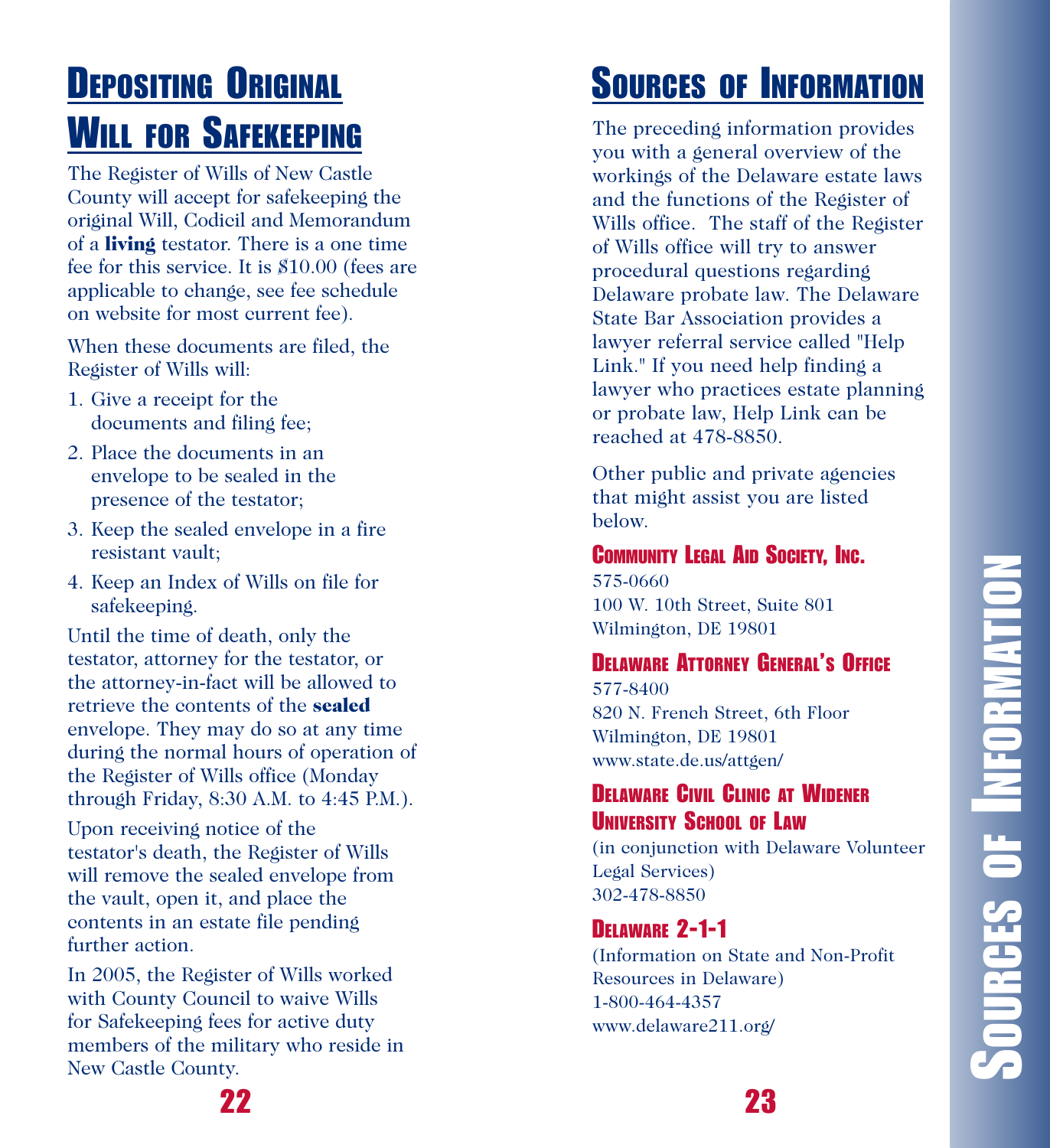### **DELAWARE STATE BAR ASSOCIATION**

6 5 8 - 5 2 7 9 301 N. Market Street Wilmington, DE 1980

### **DELAWARE VOLUNTEER LEGAL SERVICES LEGAL HELP LINK**

(For lawyer referral service. Provide free limited legal services.) 1-800-773-0606 302-478-8680 P.O. Box 7306 Wilmington, DE 19803

### **DIVISION OF SERVICES FOR AGING AND ADULTS WITH PHYSICAL DISABILITIES**

4 5 3 - 3 8 2 0 256 Chapman Road, Suite 200 Newark, DE 19702

### **FOR DELAWARE CLAIMS INFO: MEDICARE**

1-800-633-4227 www.medicare.gov

### **FOR LIFE INSURANCE POLICY SEARCH:**

American Council of Life Insurance Policy Search 1001 Pennsylvania Ave., NW Washington, D.C. 20004

### **MEDICAID**

1-800-372-2022 302-255-9500 Lewis Building DHSS Campus 1901 DuPont Highway New Castle, DE 19720

### **SENIOR CITIZENS' LEGAL AID PROGRAM**

575-0666 100 W 10th Street Wilmington, DE 19801

### **SOCIAL SECURITY SURVIVORS BENEFITS**

800-772-1213 920 Basin Road 2nd Floor, Suite 200 New Castle, DE 19720-1008

### **VETERANS ADMINISTRATION**

(Grave Stone Markers for Unmarked Graves) 1-800-827-1000 1601 Kirkwood Highway Wilmington, DE 19805

### **VITAL STATISTICS**

University Office Plaza - Chopin Building 258 Chapman Road Newark, DE 19702 DPH: 302-283-7100

(Call for instructions concerning *obtaining death certificates*).

# **GLOSSARY**

Administrator/Administratrix - Person appointed by the Register of Wills or the Court to gather and distribute assets of person who died without leaving a Will.

**Beneficiary** - A person who receives property or other benefits.

**Codicil** - A supplement or an addition to a Will. It may explain, modify, add to, subtract from, qualify, alter, restrain or revoke provisions in a Will. It must be executed with the same formalities a s a W i l l .

**Decedent** - A deceased person; the person who died.

**Elective Share -** The surviving spouse's right to take a statutory share of the decedent's estate rather than under a Will or the intestate laws.

**Estate** - Everything a person owned at the time of death.

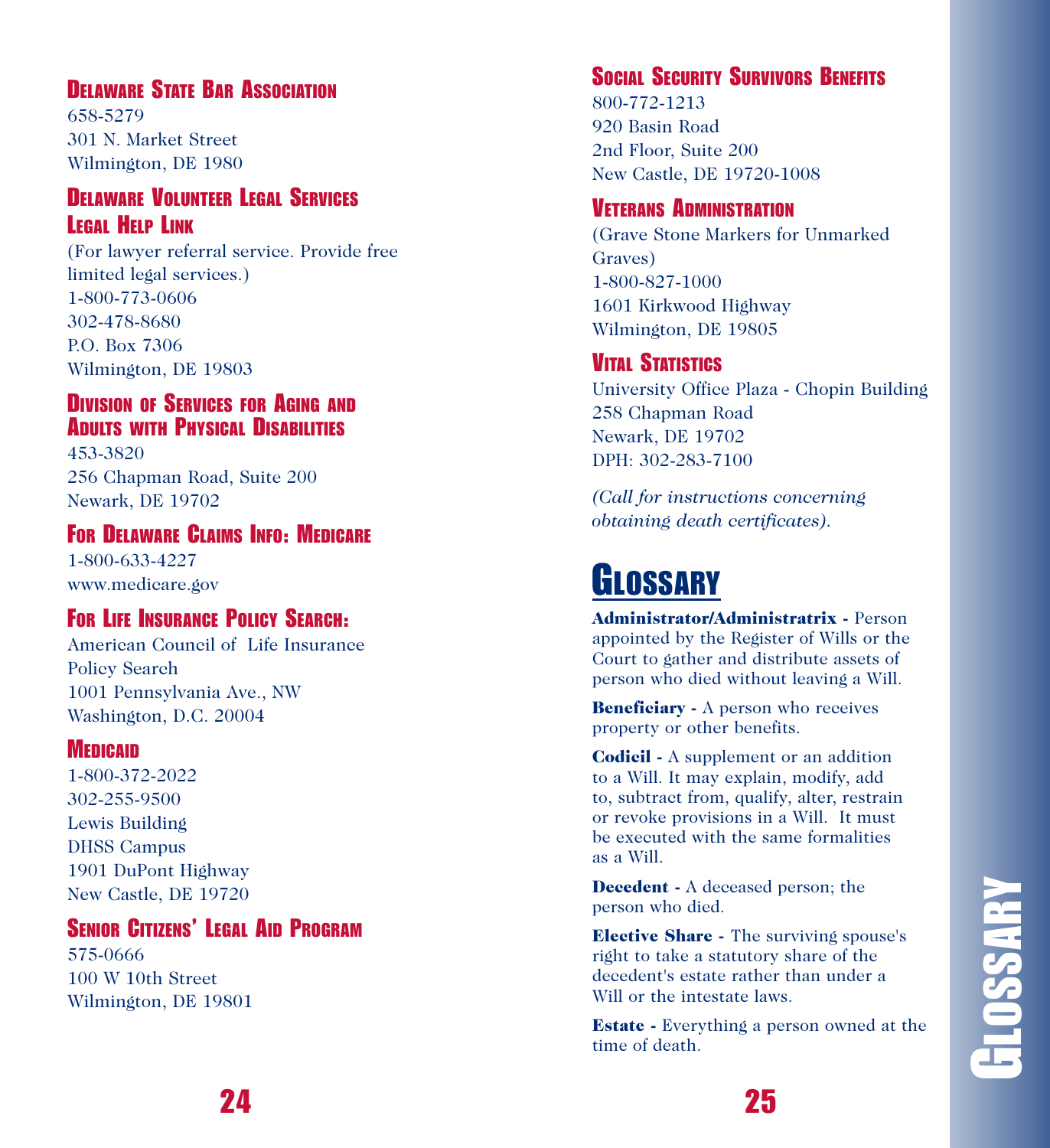**Executor/Executrix - Person appointed** by the testator (maker) to carry out the directions and requests in his/her Will.

Filing/Registration of Will - The filing of an original Will at the Register of Wills office after an individual's death.

Interested Persons - Includes heirs, devisees, children, spouse, creditors, beneficiaries, and any others having a property right in or claim against the estate of a decedent which may be affected by the particular proceeding.

**Intestate -** A decedent who left no Will.

Intestate Succession - The laws that stipulate who is to take the decedent's property if the decedent dies without a Will or if the decedent's Will does not dispose of all the property.

**Issue** - All of a person's lineal decedents of all generations (children, grandchildren, great-grandchildren, etc.).

Letters of Administration - The order issued by the Register of Wills empowering a party to gather and distribute the assets of an estate when the decedent died without a Will or did not name an executor in a Will or where the executor dies, renounces (gives up) his appointment or is not qualified.

Letters Testamentary - The order issued by the Register of Wills to the executor named in the Will of the decedent to allow the executor to administer the estate.

Life Estate - A right to use or occupy property for the life of the person named, which ends upon the death of the person named.

**Next of Kin -** Those persons most closely related to a decedent by blood (i.e. children, parents, brothers and sisters, etc.).

**Personal Property -** Any property which is not included in the definition of real property; tangible property such as: furniture, books, automobiles, jewelry and clothes; and, intangible property such as: money, stocks, bonds and/or bank accounts.

Per Stirpes - This phrase refers to the method of dividing a share of an estate where a class or group of beneficiaries takes the share their ancestor would have taken if he/she survived the testator. For example, if person P dies leaving no spouse and is survived by two children A and B and the two children of his deceased child  $C(E \text{ and } F)$  – then A and B would each receive 1/3 of the estate and E and F would equally share C's 1/3, thereby each receiving 1/6.

**Probate - 1) The entire system or process** provided by law for transferring the property of a decedent to heirs; and, 2) The act or process of proving a Will to be valid before the Register of Wills.

**Real Property - Land and things attached** to land; buildings, fences, walls, trees, growing crops, etc.

**Spouse Allowance - The surviving** spouse's right to request up to \$7500 from the personal representative in addition to any other provisions for his/her benefit contained in a Will or by intestate law. A written request sent to the Register of Wills is required.

Testator/Testatrix - Person who makes a Will (the maker).

Wills for Safekeeping - A service offered by the New Castle County Register of Wills for safe storage of an individual's Will *w h i l e l i v i ng* .

**Witness** - A person who is over 18, not incompetent, and witnesses the testator's original signature to a Will and who, in the presence of the testator, signs the Will attesting his presence at the time the testator signed, or acknowledged signing, the Will. A person is not disqualified from being a witness because he or she is a beneficiary of the testator.